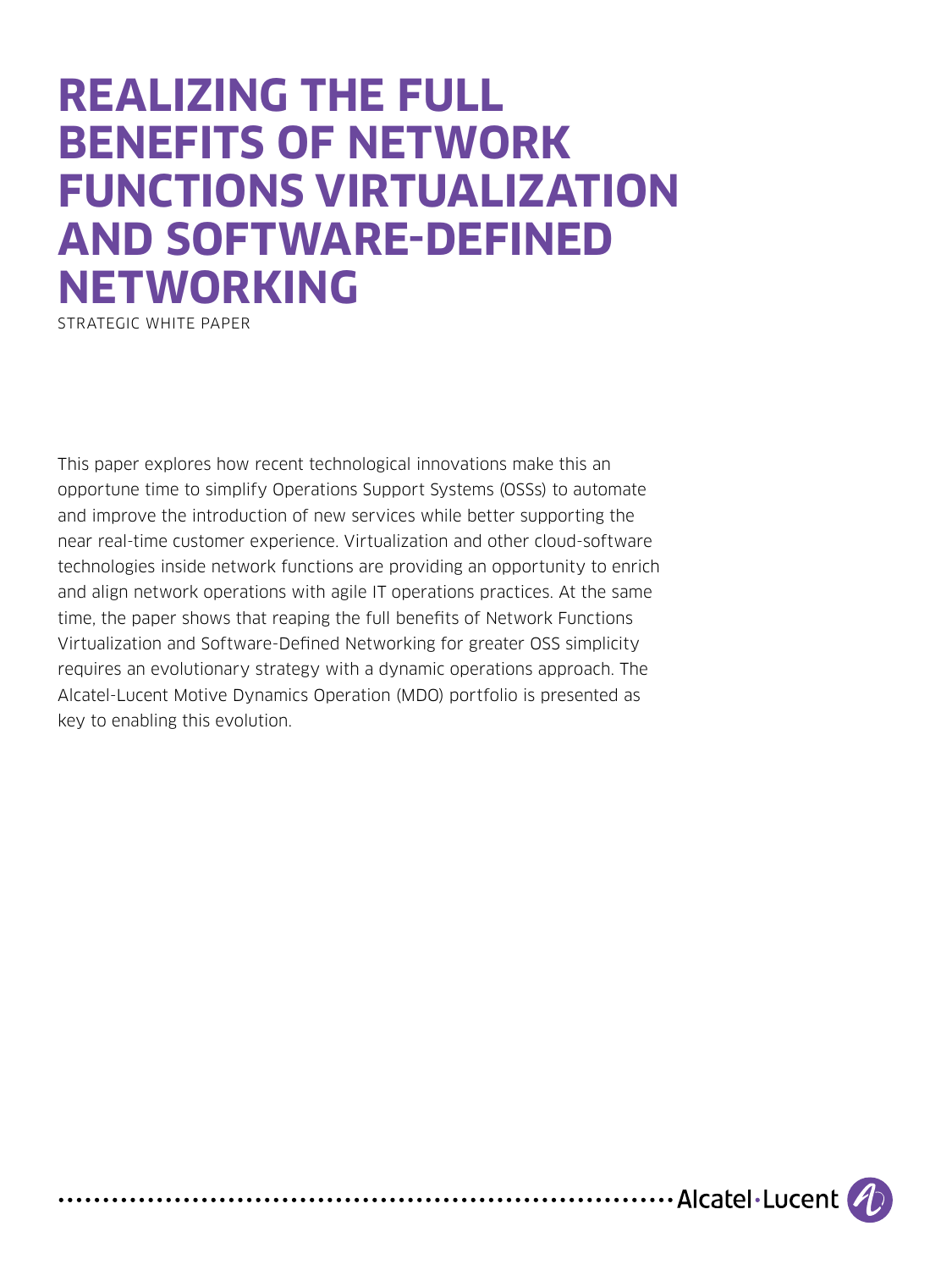# **TABLE OF CONTENTS**

```
The OSS simplification opportunity /1Establishing an enhanced OSS strategy / 1
  NFV readiness / 2
  Introduction of new operations solutions linked to NFV and SDN technologies / 2
The essential role of abstractions / 3
Implementing the evolution strategy with a dynamic operations approach / 3
  Service models / 4
  Solution design and deployment / 4
Alcatel-Lucent Motive Dynamic Operations Portfolio / 5
  The Motive SURE Engine / 6
  Standards-based simplification / 7
Conclusion / 8
```
[Abbreviations / 9](#page-10-0)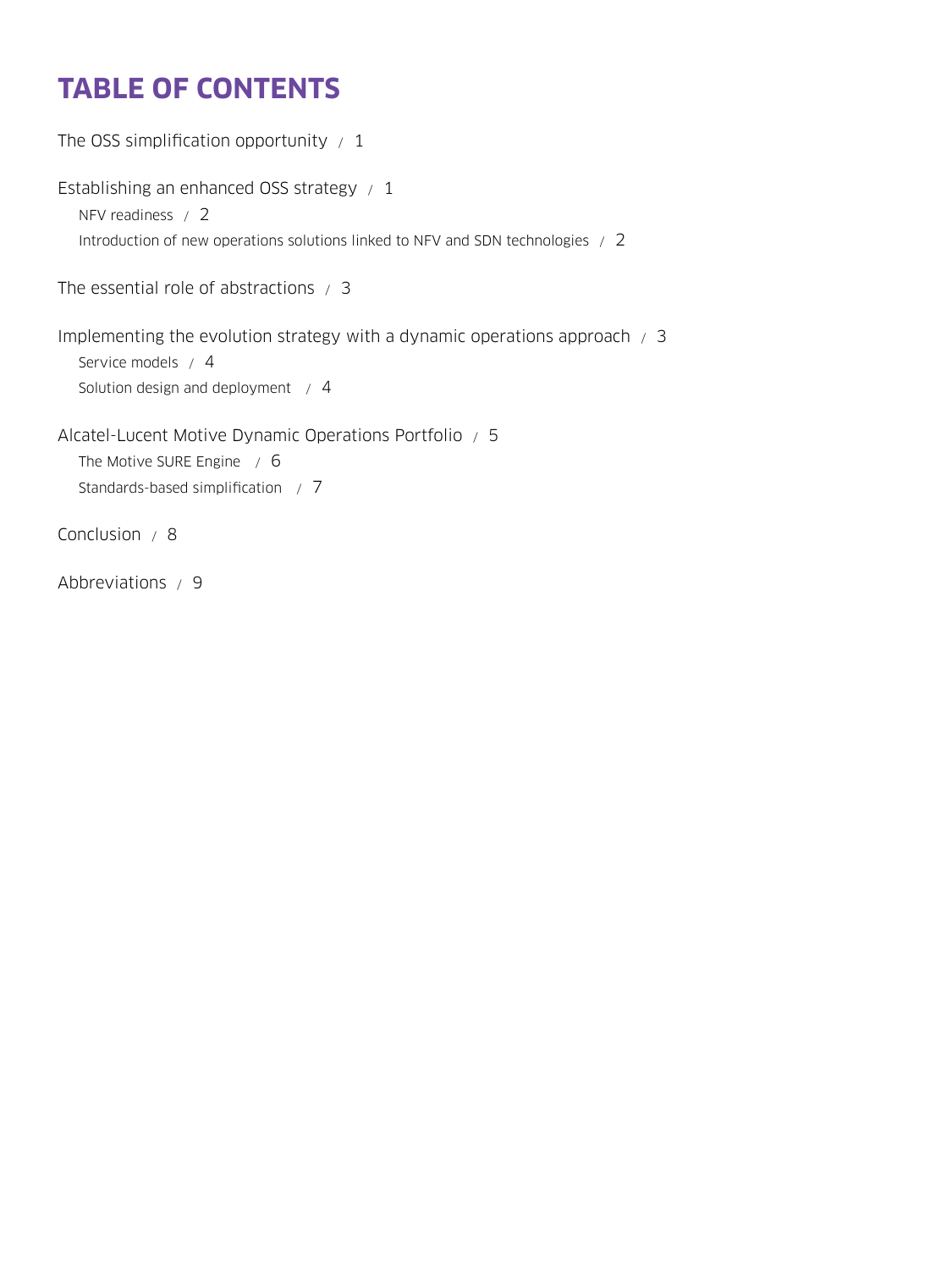### <span id="page-2-0"></span>**THE OSS SIMPLIFICATION OPPORTUNITY**

Ever since the rise of Internet-based competition, service providers have been faced with the need to innovate and simplify their operations support systems (OSSs). They need solutions that will further reduce operational expenditures (OpEx), allow them to be more competitive through agile introduction and delivery of new services, and to meet the growing demand to manage customer experiences in near real-time. These objectives have been hard to achieve so far, but new technology trends such as Network Functions Virtualization (NFV) and Software-Defined Networking (SDN) are opening new perspectives and opportunities to meet these challenges.

Today, a real opportunity exists for service providers to simplify their OSS by introducing a highly automated and dynamic approach to service operations. Why has this opportunity become available?

First, the use of virtualization and other cloud software technologies inside network functions and their deployment as applications on IT infrastructure provide the opportunity to enrich and align network operations with agile IT operations practices. Dynamic application lifecycle management principles can be leveraged from the IT world and directly applied to network functions. This enables simplification by moving from dedicated to IT standardized processes, including DevOps automation processes.

Second, new flexibility has been introduced by linking the OSS processes to the features of NFV orchestrators and SDN controllers as programmable networking technologies exposed using open APIs. OSS systems that are able to leverage the capabilities of these dynamic resource managers can also achieve the dynamic operations processes that are required to take full advantage of NFV and SDN.

Previous approaches to automation and rapid new service introduction, such as low-level management interface standardization or the use of service delivery platforms (SDPs), have mostly failed to deliver on their promise. However, the far-reaching technology changes just described present service providers and the industry as a whole with a real game-changing opportunity. If well planned, these changes can increase service operations automation and make flexible new service introduction possible. In addition, they can dramatically simplify the OSS while meeting the needs of an end-to-end NFV- and SDN-based dynamic operations environment.

### **ESTABLISHING AN ENHANCED OSS STRATEGY**

How can service providers address the evolutionary requirements for optimal, end-to-end operations supporting cloud, NFV-based and SDN-based services? How can they achieve further automation and optimization of traditional service operations? Assuming that the introduction of new technologies will take some time, an effective evolution strategy must also consider service operations across hybrid networks consisting of both current and new technologies. In particular, the following two aspects of OSS evolution need to be addressed, sequentially or in parallel: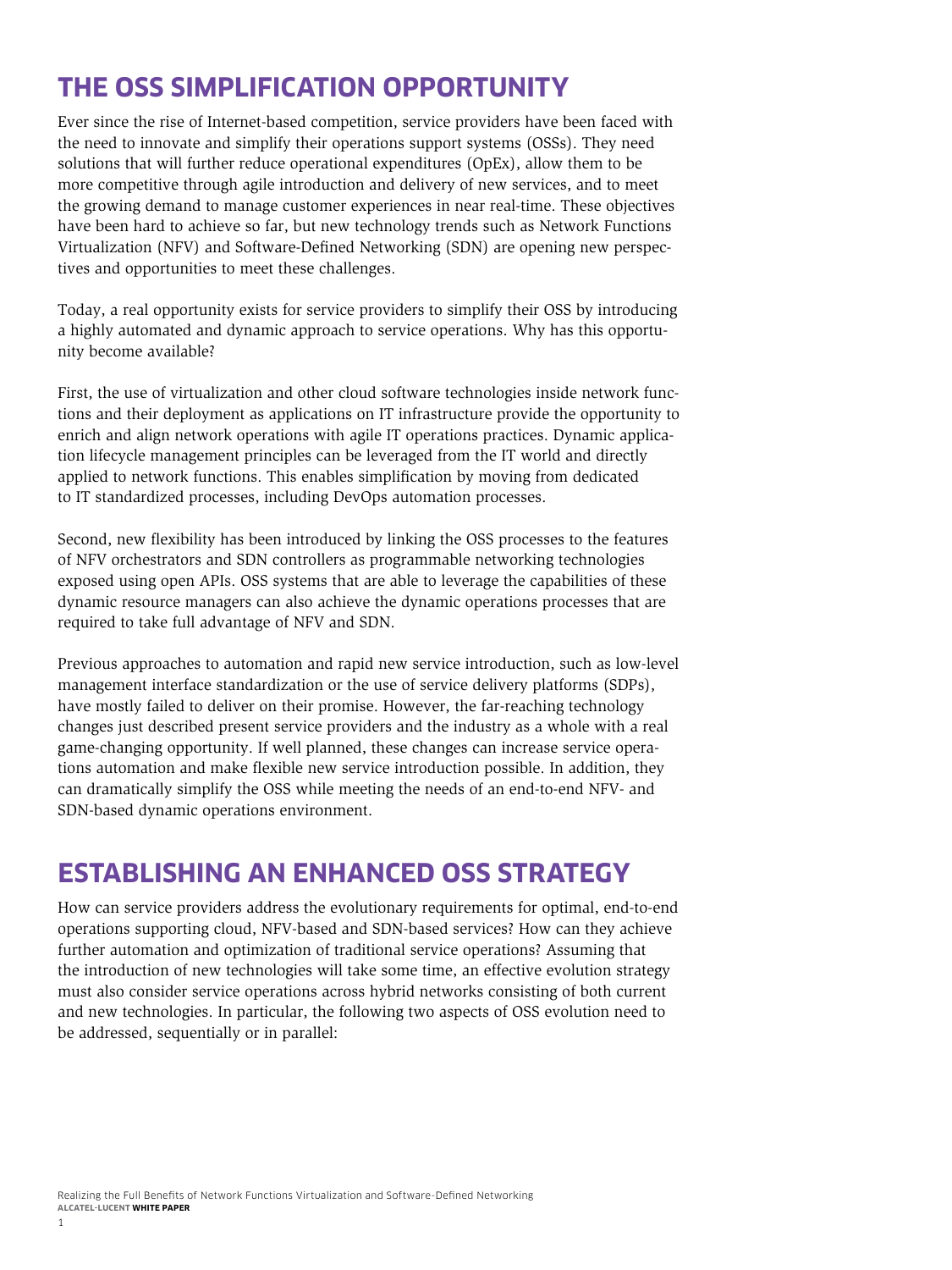#### <span id="page-3-0"></span>**NFV readiness**

The current OSS needs to be assessed with respect to its capability to move up the value chain from current to dynamic operations. This includes cleaning up current OSS service fulfillment, inventory and assurance stacks. This can be done by consolidating and automating where possible, and by ensuring OSS readiness for dynamic process support. These steps are required in order to play a part in the target OSS for NFV and SDN and to be ready for dynamic operations.

#### **Introduction of new operations solutions linked to NFV and SDN technologies**

This includes extending or elaborating new operational processes that work across network/SDN and cloud/NFV platforms, as well as analyzing their impacts on current processes and organizations. The following areas are of particular concern:

- Operational process integration with NFV resource management solutions that handle required complexity and functions at the lowest level.
- Operational process connection to near real-time SDN management and control solutions that initially address the data center LAN, but are moving into the WAN as well.
- Exploitation of big data analytics solutions that provide high-volume information gathering and storage, used as the foundation for intelligent processing applications that provide near real-time insights, which can then help steer the dynamic operations processes. See Analytics Engine block in Figure 1.
- Organization impacts, for example, on network operations and IT departments organizations will need to interconnect their systems, processes and teams in new and automated ways, and additional technology skills will be required on both sides. Additional impacts, such as on procurement processes, will bring further operations challenges.

As illustrated in Figure 1, an OSS solution architecture ready for NFV and SDN dynamic operations requires broad technology coverage, new efficient software modules and a unified service and resources view.



#### Figure 1. Motive Dynamic Operations - Solution Overview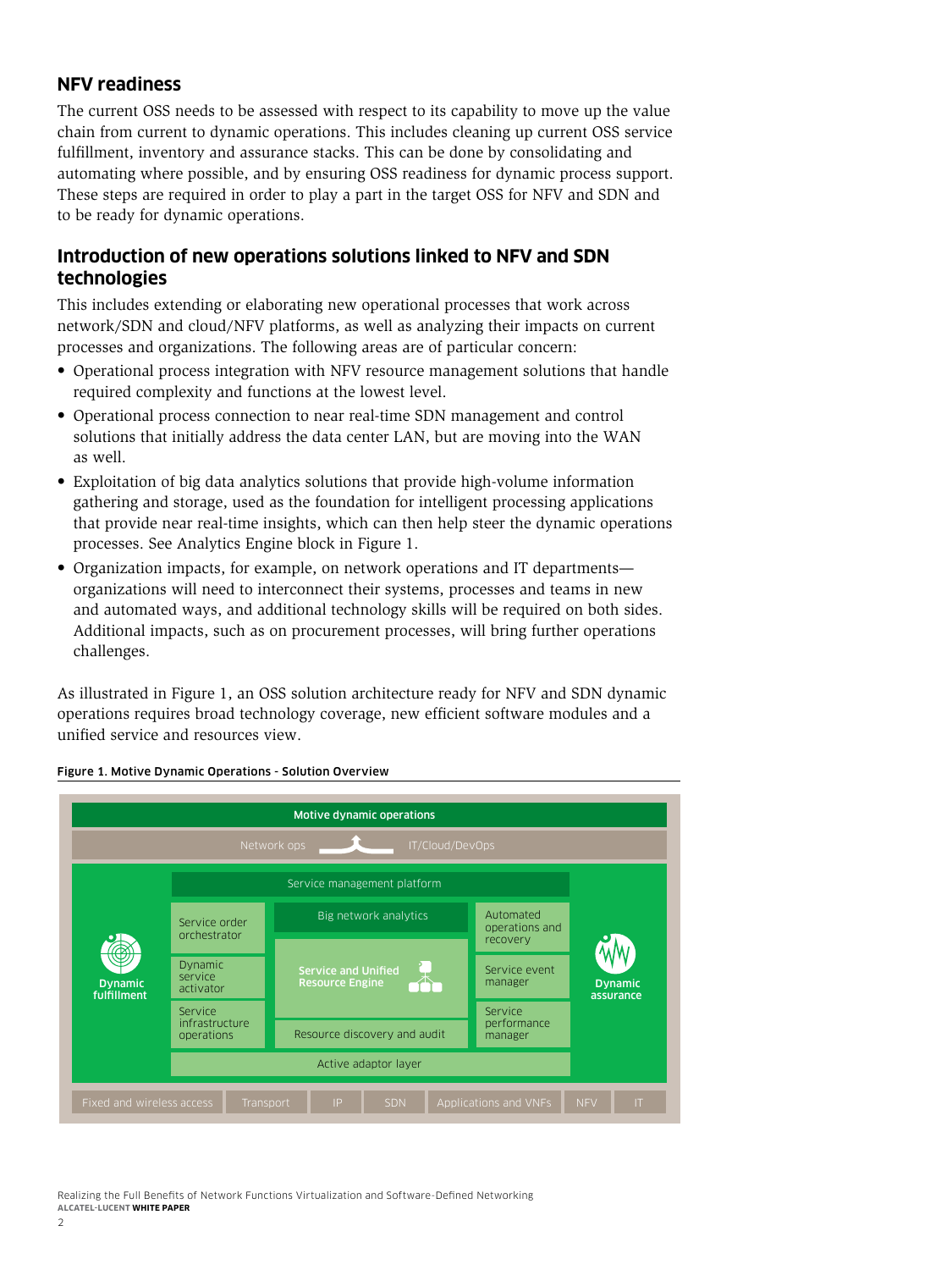### <span id="page-4-0"></span>**THE ESSENTIAL ROLE OF ABSTRACTIONS**

Abstractions are particularly useful for OSS service operation in an NFV and SDN world where highly dynamic resource management may take place in order to avoid service impacts. Abstraction between the resource and service layers is key for end-to-end dynamic operations and OSS simplification. Abstractions are needed to shield the service operations OSS from resource-focused details. Abstraction can be repeated as often as needed to enable simplified end-to-end service operations. The availability of a simple information model to represent service instances with minimum information at each level of abstraction is essential to this approach. This model allows the implementation of the required object hierarchy, where instances are created dynamically through service fulfillment or auto-discovery, and which can also be used by dynamic service assurance processes, closing the loop between fulfillment and assurance.

For example, to achieve dynamic operations, a divide-and-conquer strategy with an abstraction approach, keeps as much domain-specific knowledge as possible inside the relevant domain managers. Such domain managers might include near real-time applications, such as cloud resource managers (for example, the Alcatel-Lucent CloudBand Management System or the Nuage Networks Virtual Services Platform) that manage on-demand resources in near real-time. By connecting to such resource managers, highly dynamic and automated operational processes can be achieved to manage services inside the domain. Abstraction from resource-specific details is vital to ensure that the OSS can eventually be simplified. Abstraction is applied in many places, for example:

- Resource managers provide configuration, orchestration, fault and performance management functions for their domain. They abstract resource specifics northbound and expose service-focused views to upper service operations systems.
- Service operations systems provide the dynamic fulfillment/orchestration and associated dynamic assurance functions, on a per domain, area or other scope basis.
- End-to-end service fulfillment/orchestration and service assurance, which is as independent as possible of the underlying technologies, supporting the end-to-end service operations dashboards. It also exposes business information to business support systems (BSSs) and to customer self-service portals and tools.

### **IMPLEMENTING THE EVOLUTION STRATEGY WITH A DYNAMIC OPERATIONS APPROACH**

Rather than introduce a new technology stack or bolt onto a 15 year-old software platform, one strategy is to use NFV and/or SDN as a compelling event to rejuvenate the operations approach. The proposed dynamic operations approach targets both current networks and NFV- and/or SDN-enabled networks and is able to have those co-exist in a hybrid way for the foreseeable future. This approach progressively improves all aspects of network and service operations by introducing automated and dynamic processes, and it increasingly integrates relevant aspects of IT management. This approach also simplifies today's operations by evolving the current OSS into a state-of-the-art, flexible OSS. As a result, it fosters operational excellence, high degrees of automation for both fulfillment and assurance and adjoining business functions, as well as lower operating costs as a percent of revenue. Moreover, the approach must prepare operations, IT and network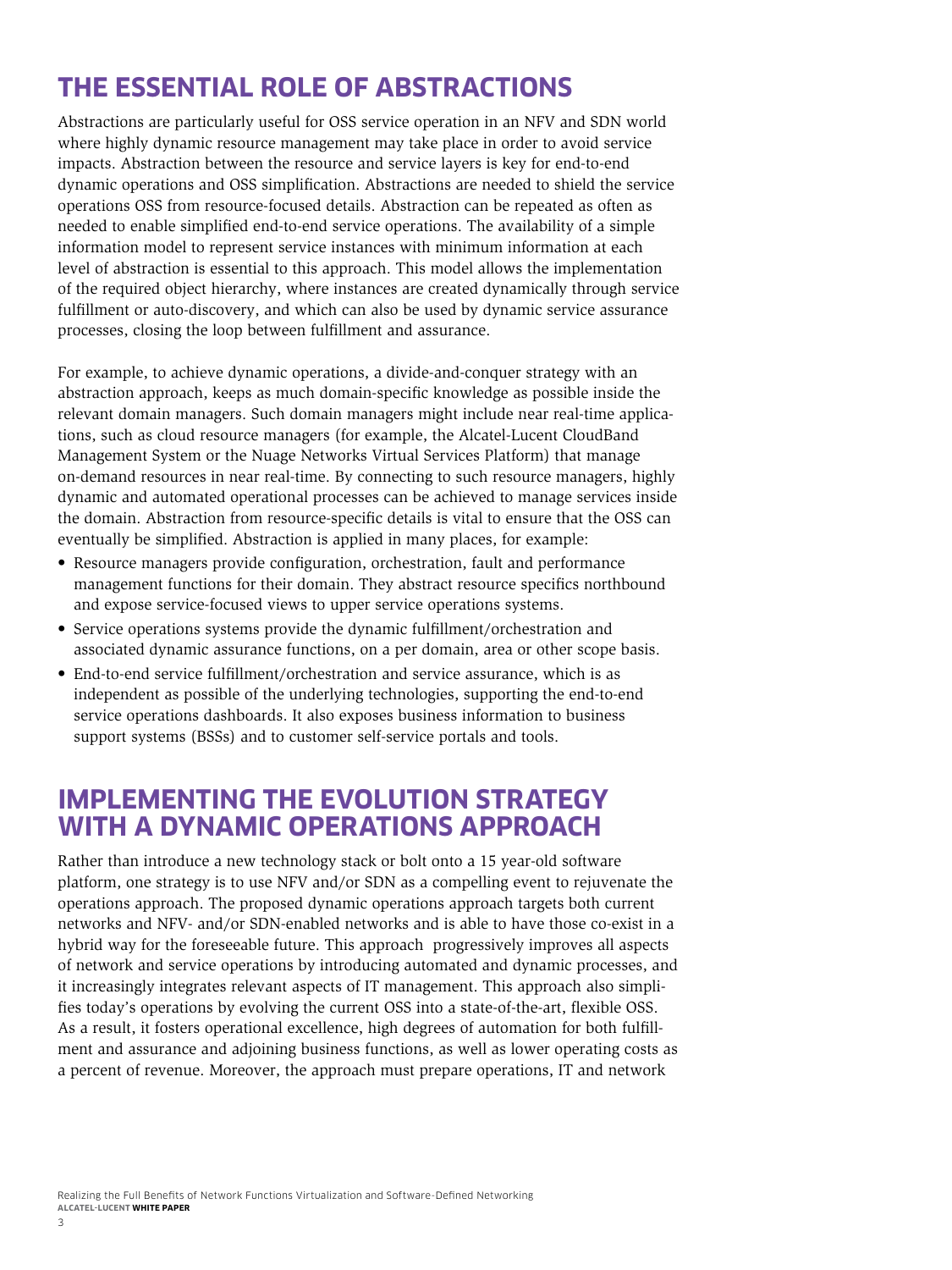<span id="page-5-0"></span>teams for NFV and SDN gradually or abruptly, depending upon the decided business targets. Whatever the starting point, all OSS evolution approaches should contribute to achieving the same common target OSS architecture for dynamic operations across current and SDN-enabled networks, IT and cloud/NFV platforms, as well as current VNFs and applications.

#### **Service models**

Service models define the abstracted view that the OSS has of network services, IT, and application resources. This view enables the OSS to shift focus from resource management to dynamic services operations. The service modeling needs to become the heart of this new approach to operations. Alcatel-Lucent has long-standing experience in defining service models for current network services end-to-end, and is extending its portfolio with service models covering both NFV- and SDN-based services, as well as hybrid services across current and new networks.

#### **Solution design and deployment**

Service providers may wish to consider different lines of attack to address end-to-end, dynamic operations across current network and IT environments, as well as NFV and SDN. OSS solutions can be defined with the following objectives:

#### Initial standalone deployment of new OSS for NFV and SDN

NFV and SDN are to introduce new, highly dynamic resource management functions that allow management of virtual resources to be separated from management of application resources. They can also provide common lifecycle management functions across all VNF and cloud applications. These new functions dynamically manage virtual resource requirements driven by applications on demand, high volumes of end users or administrative users, as well as by network-based applications. This dynamic management is achieved by a set of new systems that might include:

- Orchestration-based dynamic cloud resource management systems, such as the Alcatel-Lucent CloudBand Management System (CBMS).
- Policy engines for dynamic virtual network resource allocation and optimization, such as the Nuage Virtual Services Director (VSD) within the Nuage Networks SDN solution.
- A big data solution with continuous analytics applications, such as the Motive Big Network Analytics solution to support the high volumes and changing conditions.

#### Increase automation in and across current network and IT operations

Selecting Alcatel-Lucent as a partner can quickstart automation programs on current operational domains. The company has been productizing years of automation experience in the design and implementation of OSS projects on current networks. The focus has been Operating Expense (OpEx) reduction and customer experience management (CEM) for service providers in the new Motive Dynamic Operations portfolio. This experience, combined with our company knowledge of the NVF platform, SDN technology and VNF applications, is used to develop innovative service models. These strengthen automation of service fulfillment and assurance on all types of current networks, including for advanced root cause analysis and auto-recovery orchestration. These new service models also allow the linking of dynamic fulfillment and assurance for innovative planning processes involving both the network and IT, and are designed to ensure readiness for the introduction of new NFV- and SDN-enabled networks and services.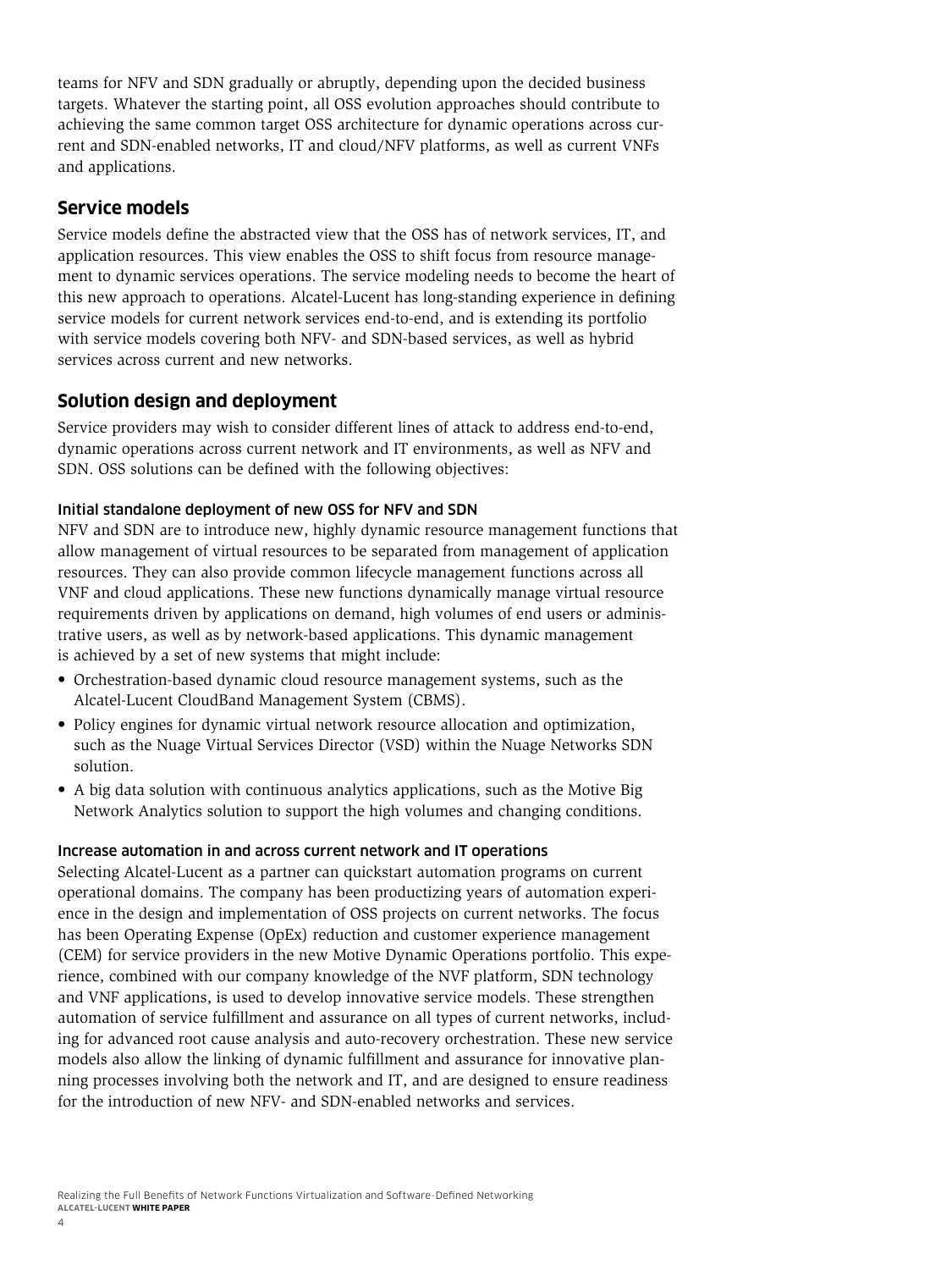#### <span id="page-6-0"></span>Operational process integration across current and new OSSs

In the near and mid-term, new NFV and SDN network and application functions will co-exist with current networks and applications, with services running across both. Therefore, end-to-end dynamic operations need to cross all such functions. By combining a software-driven, highly automated approach to network operations and IT management, and by introducing service models for abstraction from resource to service operations, real end-to-end service fulfillment and service assurance can be achieved. A service and resource abstraction engine can provide the right and practical data model that allows orchestration, correlation and analytical techniques to support dynamic service operations hierarchically across layers and horizontally across domains. This approach applies to both current networks and IT, as well as to the NFV and SDN arenas. In addition, service models provide a unique opportunity for further streamlining of existing OSSs. By introducing abstraction using the service models for current networks and IT in the current OSS, and linking resulting views with the abstract views obtained through the dynamic operations solution defined for NFV and SDN, integration across the current and new OSS can be achieved. Over time, this also enables the consolidation of service operations systems and simplification of the OSS in a phased way.

#### OSS transformation

As of today, any OSS transformation project needs to account for NFV and SDN, which require increased OSS agility. Current OSSs are generally not well equipped to deal with the highly dynamic behavior offered by the NFV- and SDN-related resource management functions. Although more recent OSSs are mostly adaptable to NFV and SDN, viability of older OSSs will need to be assessed. To fully leverage NFV and SDN capabilities, the complete OSS will need to become much more dynamic than it is today. For example, policy-driven automation activities need to occur within seconds or minutes rather than in hours or days. This acceleration will enable service providers to realize the dynamic operation processes required to stay competitive in the cloud environment. In addition, integration of IT and network operations is essential. As a result, OSS transformation projects also need to address the new skills sets and organizational changes required. OSS transformational methods enable operators to achieve dynamic operations needed to realize the OpEx reductions promised by NFV and SDN.

### **ALCATEL-LUCENT MOTIVE DYNAMIC OPERATIONS PORTFOLIO**

Alcatel-Lucent has recently unveiled its new Motive Dynamic Operations (MDO) portfolio. This portfolio consists of a modular set of OSS applications designed to reap the full benefits of NFV and SDN as fast as possible. It is also designed to assist service providers in continuously increasing the level of automation in their operations environment. The MDO solution facilitates the definition of transformation projects; it takes service providers through a series of focused transitional steps, which are executed as self-contained projects. This process prepares for the introduction of NFV and SDN while simplifying the existing OSS along the way.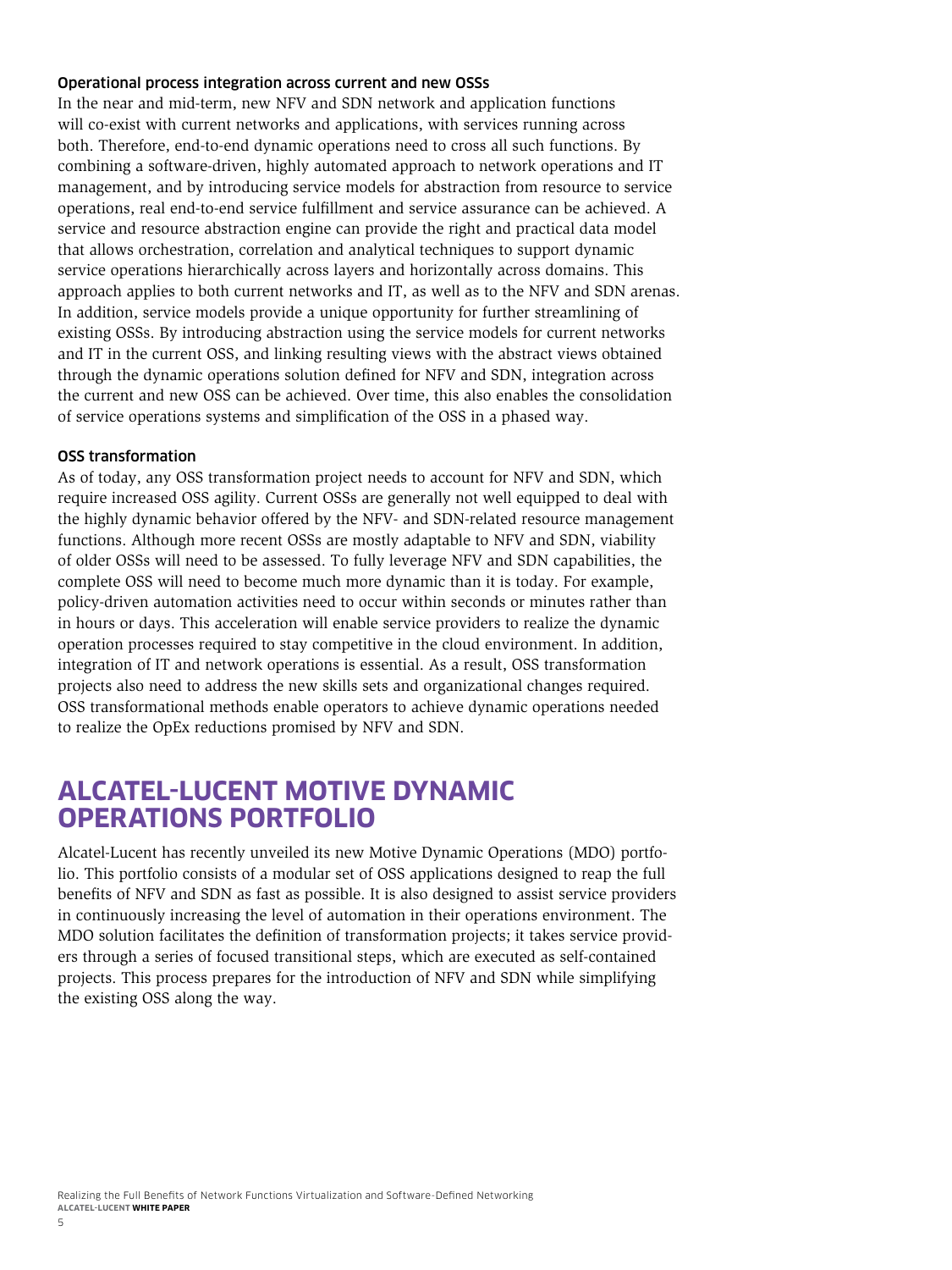<span id="page-7-0"></span>The MDO solution provides applications in essential operational areas, such as:

**Dynamic Fulfillment**: This solution allows for the rapid introduction of new and innovative services, including agile orchestration for end-to-end services activation. The MDO solution also enables service providers to create a simplified and open fulfillment architecture that works across the network and IT while isolating business operations from network management.

**Dynamic Assurance**: This solution addresses customer needs by bringing customer care and network operations closer together through intelligent root cause and service impact analysis tools. The solution includes analytics-driven automation of service assurance and also allows service providers to build in proactive, automated processes. These processes automatically identify and resolve service and network issues, thus avoiding them through proactive measures.

**Dynamic Operations for NFV and SDN**: This solution enables the operationalization of NFV- and SDN- based services by closing the loop between Dynamic Assurance and Dynamic Fulfillment through a common Service and Unified Resource Engine (SURE) that spans networks and IT and automates the discovery and reconciliation of network resources.

Motive Dynamic Operations innovations are implemented based on OSS solution design patterns. Each OSS solution design functionally covers Dynamic Fulfillment, Dynamic Assurance or both. An actual OSS solution implementation includes Alcatel-Lucent and third-party products and software, as well as the required active adaptors—the rulesbased software used by OSS components to interact with underlying infrastructure or resource management components.

Service models implement Alcatel-Lucent's longstanding experience and knowledge concerning operation of services across multi-vendor networks and IT environments. New service models are being developed as part of the Dynamic Operations solution for NFV and SDN.

#### **The Motive SURE Engine**

In an OSS implementation, abstraction information resides in the Motive Service & Unified Resource Engine (SURE). The Motive SURE creates an end-to-end unified view of existing network technologies, IT data center/cloud configuration resources, as well as physical and VNFs. SURE is subsequently used and enriched by both Dynamic Fulfillment and Dynamic Assurance applications.

The MDO solution creates the foundation for streamlined dynamic service operations that enable service providers to seamlessly migrate existing and new services to efficient, flexible and programmable virtualized networks. As a core asset of the MDO solution, the SURE enables the linkage of the automated service lifecycle management, policybased dynamic fulfillment and analytics-driven dynamic assurance. Together these components comprise the new and required Dynamic Operations solution that can fully exploit NFV and SDN capabilities. When choosing to achieve automated and highly dynamic operational processes, the Motive SURE provides the underlying data model and API implementations that enable the required level of abstraction to operationalize NFV and SDN.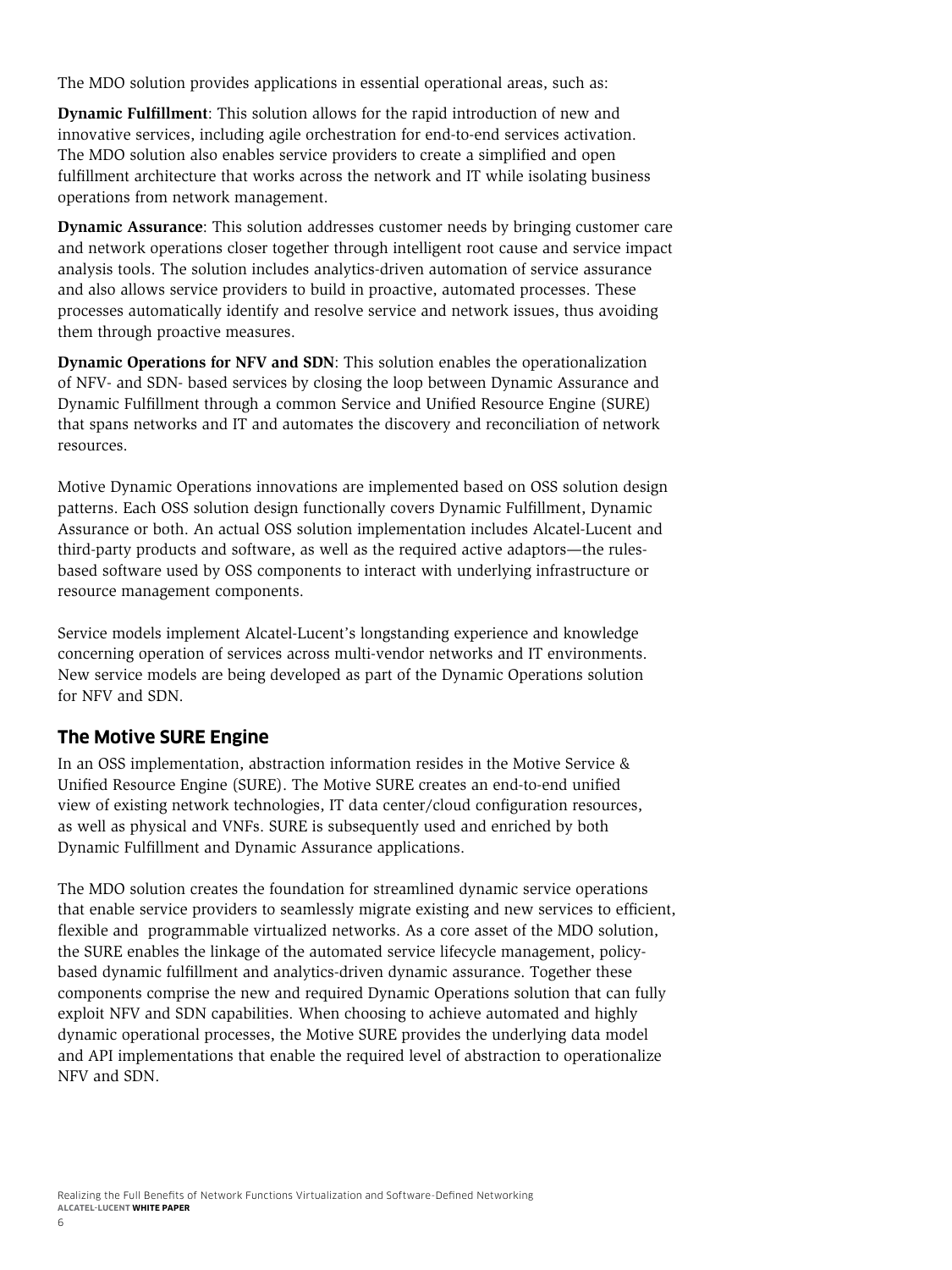<span id="page-8-0"></span>Figure 2. Motive Service & Unified Resource Engine (SURE)



As part of its SURE product offering, Alcatel-Lucent is currently consolidating best practices, information and software available from operational OSS projects worldwide into a catalog of re-usable service models. These models are continuously enriched and refined over time with the intelligence and experiences gained through the introduction of new technologies. Today, existing service models are being extended and new models are being defined as part of the implementation of the Dynamic Operations solution for NFV and SDN.

#### **Standards-based simplification**

Alcatel-Lucent solutions and the SURE abstraction model derive from and extend industry standards, where these are relevant and available. Examples include:

- TM Forum and ITIL/DMTF for operational models and processes
- OASIS TOSCA for VNF descriptor specification
- OpenStack for NFV Infrastructure management, or
- OpenFlow for SDN.

The latter standards being handled at the resource level eventually allow for further simplification at the OSS level; at first, though, they must also be well understood at the OSS level. Interface technologies, such as REST, JSON and XMPP are preferred for API implementation on the new systems. NETCONF/YANG are also candidates to bring further standardization for management of network equipment. Moreover, wider adoption may bring further resource management and related OSS simplifications.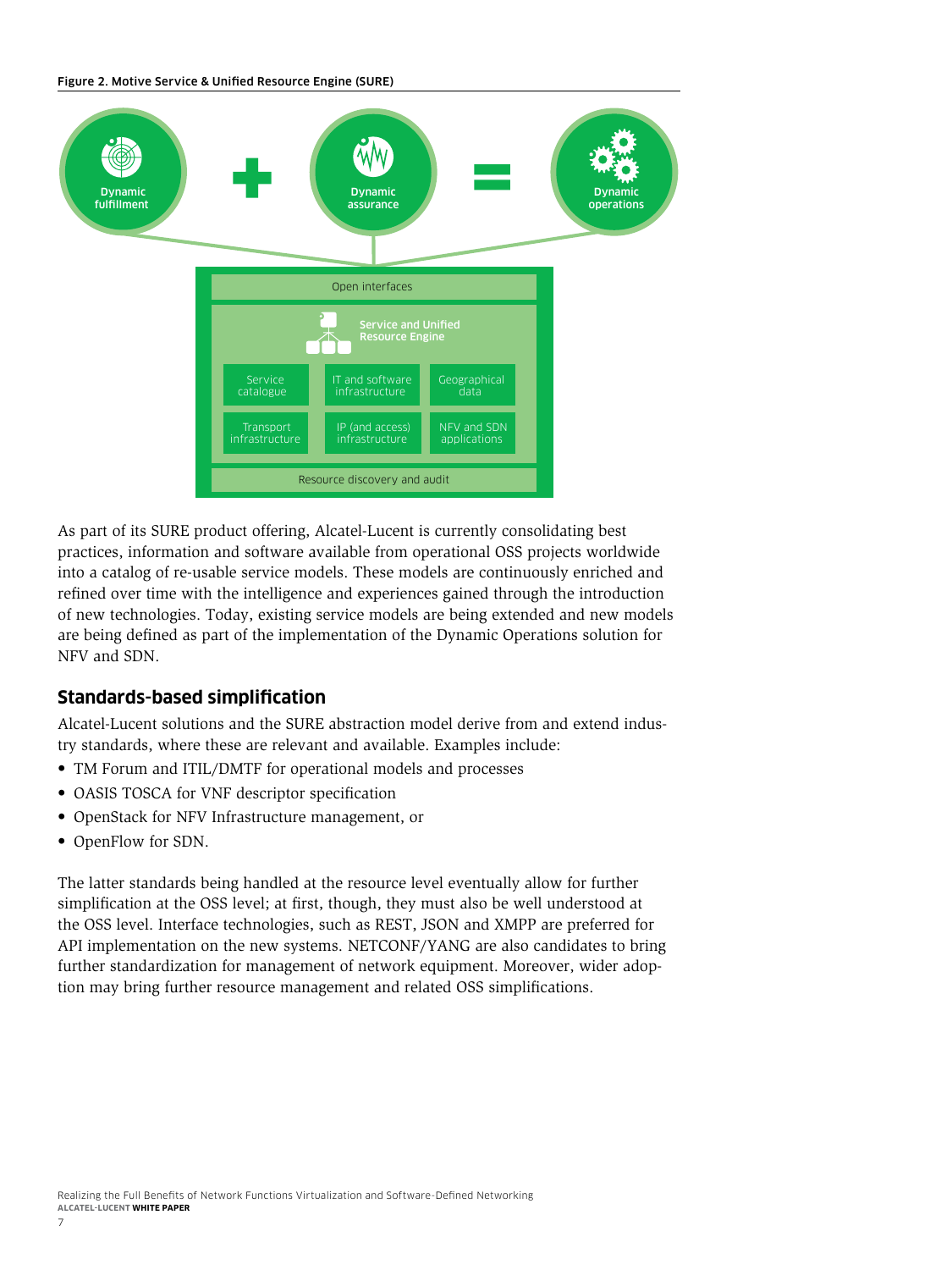<span id="page-9-0"></span>The SURE abstraction model has proven its validity and efficiency in actual project implementations for end-to-end service fulfillment and assurance for today's multi-vendor fixed and wireless access, aggregation, core, transport, data center networks, IT servers, network function and software applications. It is now being extended to cover NFV- and SDN-related services and resources.

The full MDO solution is deployed in the Alcatel-Lucent OSS lab where operational use cases for NFV and SDN operations are elaborated. This Dynamic Operations Enablement Lab leverages the Alcatel-Lucent IP Transformation Center (IPTC), which offers a worldwide IP and optical networking infrastructure, all types of fixed and wireless access networks, an NFV platform solution (CloudBand), a Nuage Networks SDN solution, as well as VNFs, such as vIMS/VoLTE, vEPC, and vCDN. The OSS lab is the hands-on use case engine for designing best-practice NFV and SDN operational processes that support the design and development of the Motive Dynamic Operations solution for NFV and SDN. As part of this process, Alcatel-Lucent is delighted to work with customers to jointly design relevant use cases that test NFV and SDN operations.

### **CONCLUSION**

The introduction of NFV and SDN is expected to require a period of hybrid service operations, OSS transition and transformation. The innovative Alcatel-Lucent MDO solution, based on proven service models and transformation methodologies, allows each domain to be transformed and abstracted through independent projects in different organizations. This further optimizes and automates current operations and prepares for the introduction of NFV and SDN. The Alcatel-Lucent SURE abstraction model is designed to cover network and IT operations and extends to include NFV and SDN requirements. The abstraction model is a core value that Alcatel-Lucent brings to OSS optimization and transformation projects.

The MDO portfolio automates many of today's manually intensive OSS processes and decisions to dynamically react to network, application and device conditions. The portfolio can also be integrated with Motive Customer Experience solutions to ensure an optimized customer experience. The MDO portfolio also provides near real-time analytics, which allow for intelligent decision making based on dynamically detected conditions.

Alcatel-Lucent is in a unique position to help service providers evolve to Dynamic Operations, as well as introduce, leverage and operationalize NFV and SDN. As a key partner, Alcatel-Lucent can design service providers' best-fit evolutionary or revolutionary migration path for realizing the benefits of an NFV and SDN world.